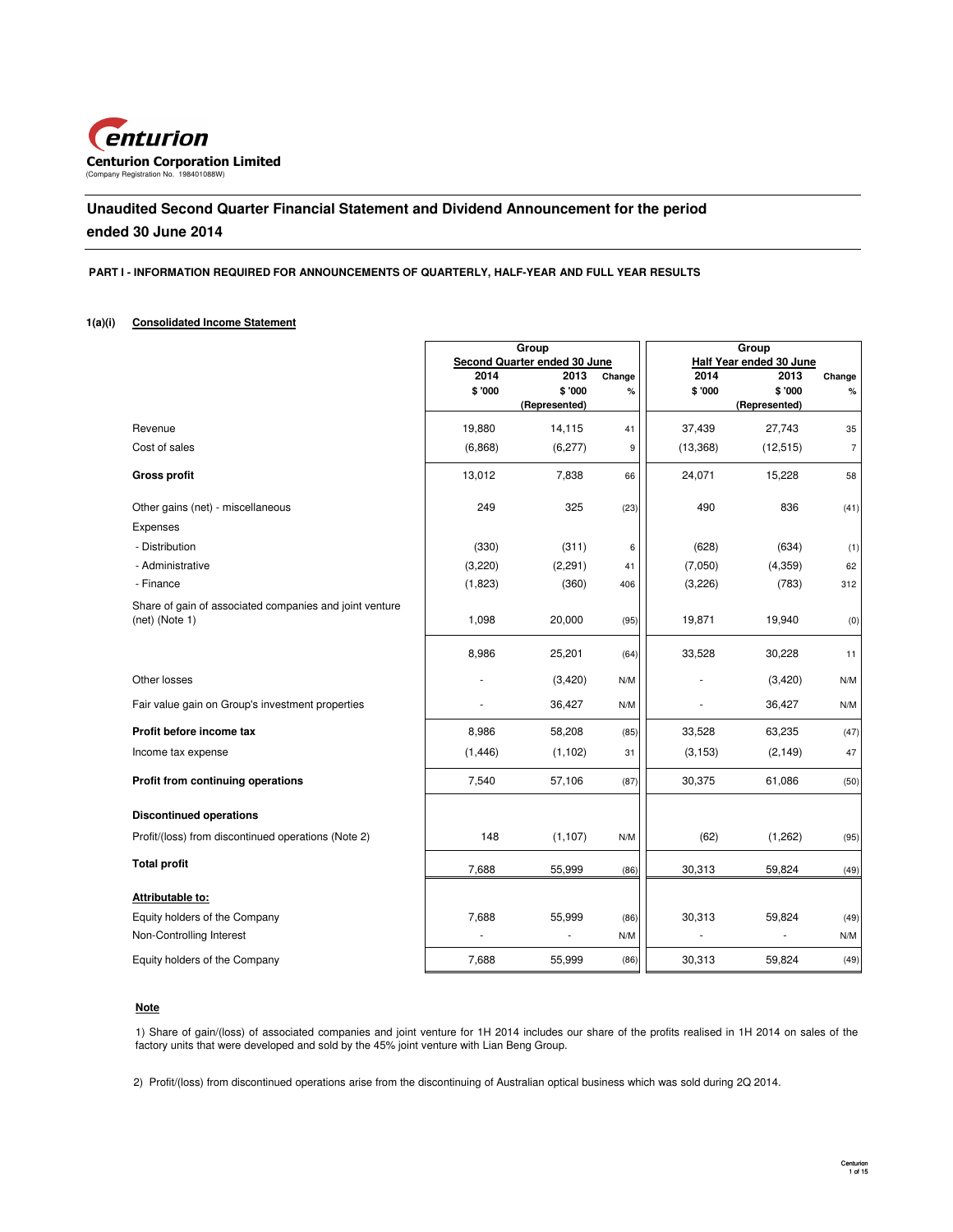### **1(a)(ii) Consolidated Statement of Comprehensive Income**

|                                                                                                                              |                                  | Second Quarter ended 30 June |             |             | Half Year ended 30 June |             |
|------------------------------------------------------------------------------------------------------------------------------|----------------------------------|------------------------------|-------------|-------------|-------------------------|-------------|
|                                                                                                                              | 2014                             | 2013                         | Change      | 2014        | 2013                    | Change      |
|                                                                                                                              | \$ '000                          | \$ '000                      | %           | \$'000      | \$'000                  | %           |
| Net profit                                                                                                                   | 7,688                            | 55,999                       | (86)        | 30,313      | 59,824                  | (49)        |
| Currency translation differences                                                                                             | 606                              | (1,582)                      | N/M         | 2,461       | (1,230)                 | N/M         |
| Financial assets, available-for-sale<br>Fair value loss<br>Reclassification from fair value reserve to profit for the period | (29)<br>$\overline{\phantom{a}}$ | (61)                         | (52)<br>N/M | (48)<br>153 | (99)                    | (52)<br>N/M |
|                                                                                                                              | 577                              | (1,643)                      | N/M         | 2,566       | (1,329)                 | N/M         |
| Total comprehensive income                                                                                                   | 8,265                            | 54,356                       | (85)        | 32,879      | 58,495                  | (44)        |
| Attributable to:<br>Equity holders of the Company<br>Non-Controlling Interest                                                | 8,265<br>٠                       | 54,356                       | (85)<br>N/M | 32,879      | 58,495<br>۰             | (44)<br>N/M |
| Equity holders of the Company                                                                                                | 8,265                            | 54,356                       | (85)        | 32,879      | 58,495                  | (44)        |

### **1(a)(iii) Notes to Consolidated Income Statement**

|                                                        |                          | Second Quarter ended 30 June |        | Half Year ended 30 June |         |        |
|--------------------------------------------------------|--------------------------|------------------------------|--------|-------------------------|---------|--------|
|                                                        | 2014                     | 2013                         | Change | 2014                    | 2013    | Change |
|                                                        | \$ '000                  | \$ '000                      | %      | \$ '000                 | \$ '000 | %      |
| After (charging) / crediting:                          |                          |                              |        |                         |         |        |
| Interest expense                                       | (1,823)                  | (360)                        | 406    | (3,226)                 | (783)   | 312    |
| Depreciation and amortisation                          | (1,742)                  | (1,872)                      | (7)    | (3, 461)                | (3,786) | (9)    |
| Allowance for doubtful debts (net)                     | (31)                     | (54)                         | (43)   | (54)                    | (71)    | (24)   |
| Currency exchange gain/(loss) (net)                    | 18                       | (144)                        | N/M    | 44                      | (96)    | N/M    |
| Adjustments for underprovision of prior year tax       |                          |                              | N/M    | (154)                   |         | N/M    |
| Net (loss)/gain on sale of property, plant & equipment | (88)                     |                              | N/M    | (88)                    |         | N/M    |
| Goodwill written off                                   | $\overline{\phantom{a}}$ | (64)                         | N/M    | ۰.                      | (64)    | N/M    |
| Impairment of property, plant and equipment            |                          | (3,356)                      | N/M    |                         | (3,356) | N/M    |
|                                                        |                          |                              |        |                         |         |        |
|                                                        |                          |                              |        |                         |         |        |

### The miscellaneous gains (net) comprise the following:

| Other rental income                |
|------------------------------------|
| Interest income                    |
| Dividend income                    |
| Currency exchange gain/(loss) (net |
| Others                             |

N/M : Not meaningful

|                                     | Second Quarter ended 30 June |        |          | Half Year ended 30 June |         |          |
|-------------------------------------|------------------------------|--------|----------|-------------------------|---------|----------|
|                                     | 2014                         | 2013   | Change I | 2014                    | 2013    | Change I |
|                                     | \$ '000                      | \$'000 | %        | \$ '000                 | \$ '000 | %        |
| Other rental income                 | 83                           | 335    | (75)     | 197                     | 667     | (70)     |
| Interest income                     | 112                          | 40     | 180      | 188                     | 84      | 124      |
| Dividend income                     | 28                           | 53     | (47)     | 55                      | 111     | (50)     |
| Currency exchange gain/(loss) (net) | 18                           | (144)  | N/M      | 44                      | (96)    | N/M      |
| Others                              | 8                            | 41     | (80)     | 6                       | 70      | (91)     |
| Other miscellaneous gains - net     | 249                          | 325    | (23)     | 490                     | 836     | (41)     |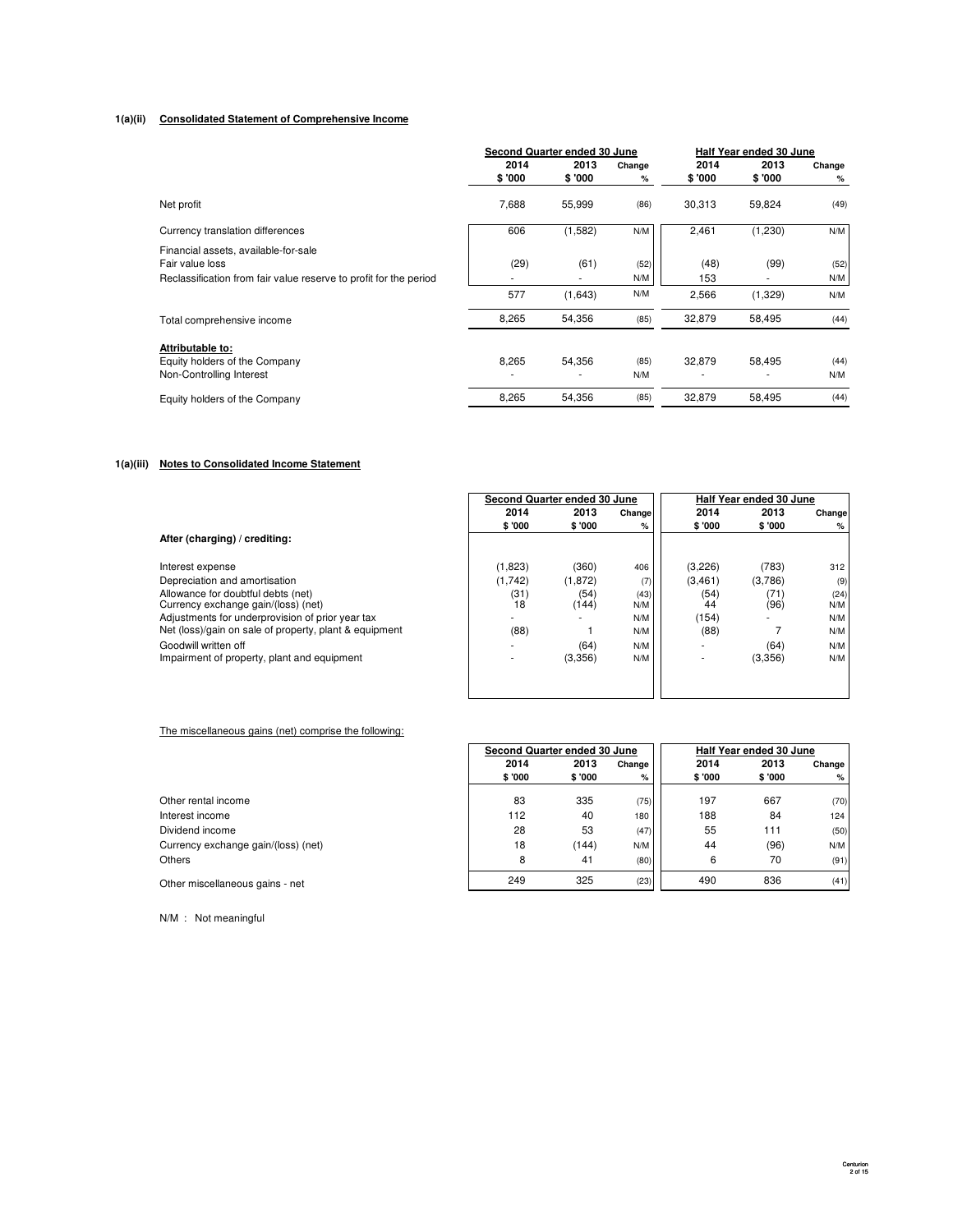### **ACQUISITION OF ADDITIONAL 36% IN SHANGHAI HUADE PHOTOELECTRON SCIENCE & TECHNOLOGY CO. LTD. ("SHD") IN QUARTER 1**

On 27 January 2014, Advance Technology Investment Limited ("ATL"), an indirect wholly-owned subsidiary of the Company, has<br>acquired an additional 36% of the equity interest in Shanghai Huade Photoelectron Science & Technol

SHD is now an indirect 85% owned subsidiary of the Company. The acquisition was satisfied by cash and funded through internal resources of the Company.

Based on the unaudited management accounts that are subject to finalisation, the details of the consideration paid, the assets acquired<br>and liabilities assumed, the non-controlling interest and fair value of previously hel cash flows of the Group, at the acquisition date are as follows:

|                                                                                     | \$'000         |
|-------------------------------------------------------------------------------------|----------------|
| Identifiable assets acquired and liabilities assumed                                |                |
| Cash & cash equivalents                                                             | 372            |
| Other current assets                                                                | 64             |
| Plant and equipment                                                                 | 3,991          |
| <b>Total assets</b>                                                                 | 4.427          |
| Trade and other payables                                                            | $(989)$ #      |
| Borrowings                                                                          | (3, 436)       |
| <b>Total liabilities</b>                                                            | (4, 425)       |
| Identifiable net assets                                                             | $\overline{2}$ |
| Add: Non-controlling interest at proportionate share of the identifiable net assets |                |
| Consideration paid for additional 36% equity interest                               | $\overline{2}$ |
| Effect on cash flows of the Group                                                   |                |
|                                                                                     | \$'000         |
| Cash paid                                                                           | (2)            |
| Less: cash and cash equivalents in subsidiary acquired                              | 372            |
| Cash inflow on acquisition                                                          | 370            |

\* Amounts are less than \$1,000

# Adjusted for amounts due to acquirer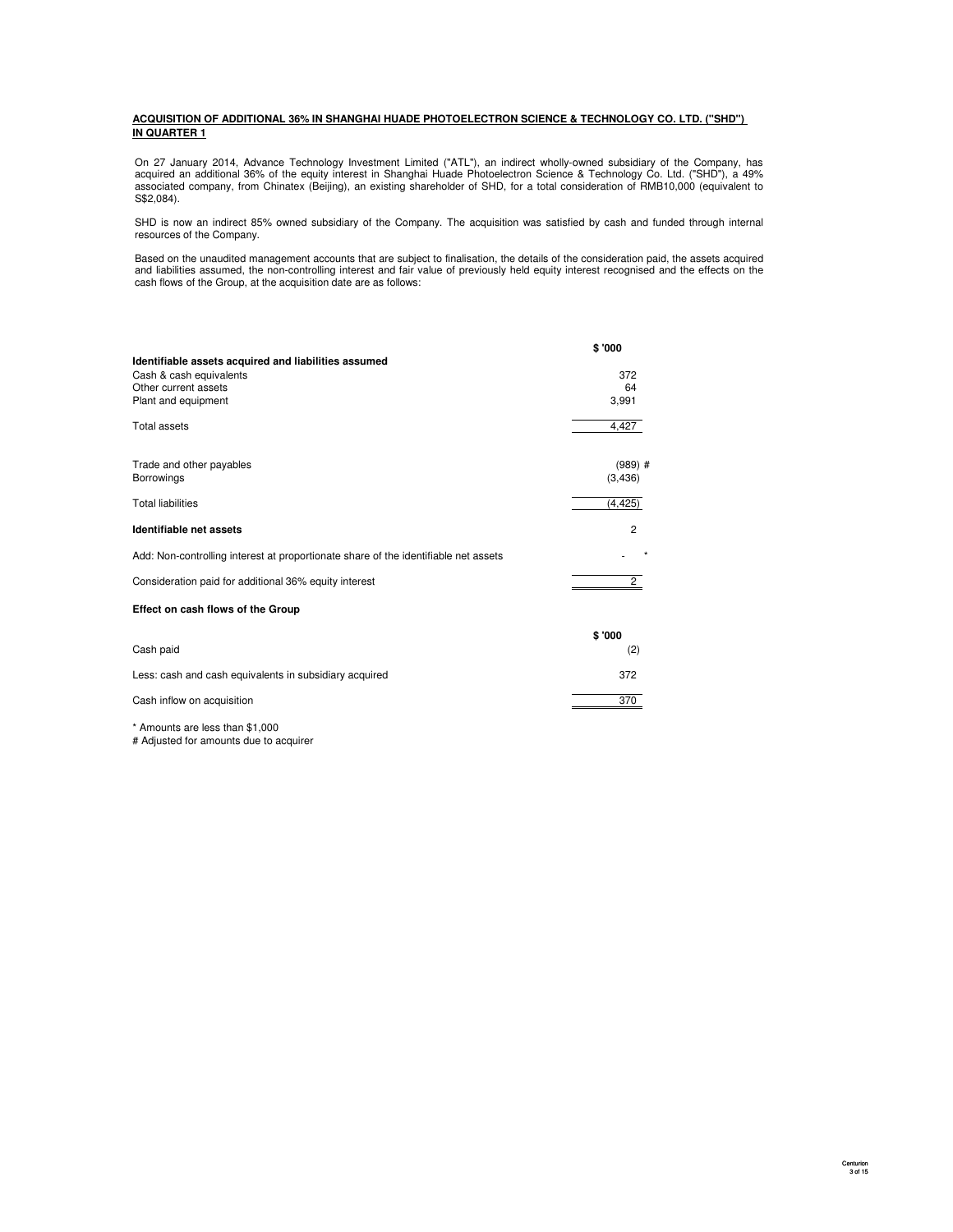#### **1(b)(i) Balance Sheets Balance Sheet**

|                                                      | Group               |                     | Company              |                     |
|------------------------------------------------------|---------------------|---------------------|----------------------|---------------------|
|                                                      | 30 Jun 14<br>\$'000 | 31 Dec 13<br>\$'000 | 30 Jun 14<br>\$ '000 | 31 Dec 13<br>\$'000 |
| <b>Current assets</b>                                |                     |                     |                      |                     |
| Cash and cash equivalents                            | 68,073              | 44,374              | 26,523               | 19,480              |
| Trade and other receivables                          | 9,317               | 11,195              | 14,844               | 12,391              |
| Inventories                                          | 661                 | 994                 |                      |                     |
| Other current assets                                 | 1,813               | 11,083              | 361                  | 2,224               |
|                                                      | 79,864              | 67,646              | 41.728               | 34,095              |
| <b>Non-current assets</b>                            |                     |                     |                      |                     |
| Trade and other receivables                          |                     |                     | 239,377              | 264,932             |
| Other non-current assets                             | 265                 | 265                 | 265                  | 265                 |
| Financial assets, available-for-sale                 | 2,473               | 2,521               | 2,473                | 2,521               |
| Investments in associated companies                  | 1,383               | 1,348               | 1,298                | 1,298               |
| Investments in joint venture                         | 63,421              | 52,569              |                      |                     |
| Investments in subsidiaries<br>Investment properties | 458,603             | 368,712             | 21,045               | 10,046              |
| Property, plant & equipment                          | 9,439               | 6,019               | 123                  | 119                 |
| Deferred income tax assets                           | 92                  | 91                  |                      |                     |
| Intangible assets                                    | 14,203              | 16,673              |                      |                     |
|                                                      | 549,879             | 448,198             | 264,581              | 279,181             |
| <b>Total assets</b>                                  | 629,743             | 515,844             | 306,309              | 313,276             |
| <b>Current liabilities</b>                           |                     |                     |                      |                     |
| Trade and other payables                             | (29, 028)           | (25, 850)           | (3,731)              | (3,343)             |
| Current income tax liabilities                       | (6, 330)            | (6,908)             | (133)                | (133)               |
| Borrowings                                           | (16, 963)           | (17, 357)           |                      |                     |
|                                                      | (52, 321)           | (50, 115)           | (3,864)              | (3, 476)            |
| <b>Non-current liabilities</b>                       |                     |                     |                      |                     |
| <b>Borrowings</b>                                    | (256, 426)          | (168, 833)          | (98, 890)            | (98, 661)           |
| Other payables                                       | (306)               | (871)               |                      |                     |
| Deferred income tax liabilities                      | (2,810)             | (3, 104)            | (3)                  | (25)                |
|                                                      | (259, 542)          | (172, 808)          | (98, 893)            | (98, 686)           |
| <b>Total liabilities</b>                             | (311, 863)          | (222, 923)          | (102, 757)           | (102, 162)          |
| <b>Net assets</b>                                    | 317,880             | 292,921             | 203,552              | 211,114             |
| Equity                                               |                     |                     |                      |                     |
| Share capital                                        | 89,836              | 89,431              | 201,147              | 200,742             |
| Other reserves                                       | 14,900              | 12,334              | 461                  | 509                 |
| Retained profits                                     | 213,144             | 191,156             | 1,944                | 9,863               |
|                                                      | 317,880             | 292,921             | 203,552              | 211,114             |
| Non-controlling Interest                             |                     | ä,                  |                      |                     |
| <b>Total equity</b>                                  | 317,880             | 292,921             | 203,552              | 211,114             |
| Total borrowings                                     | 273,389             | 186,190             |                      |                     |
| Gearing ratio*                                       | 46%                 | 39%                 |                      |                     |

\* The gearing ratio is computed as borrowings divided by total capital. Total capital is calculated as borrowings plus net assets of the Group.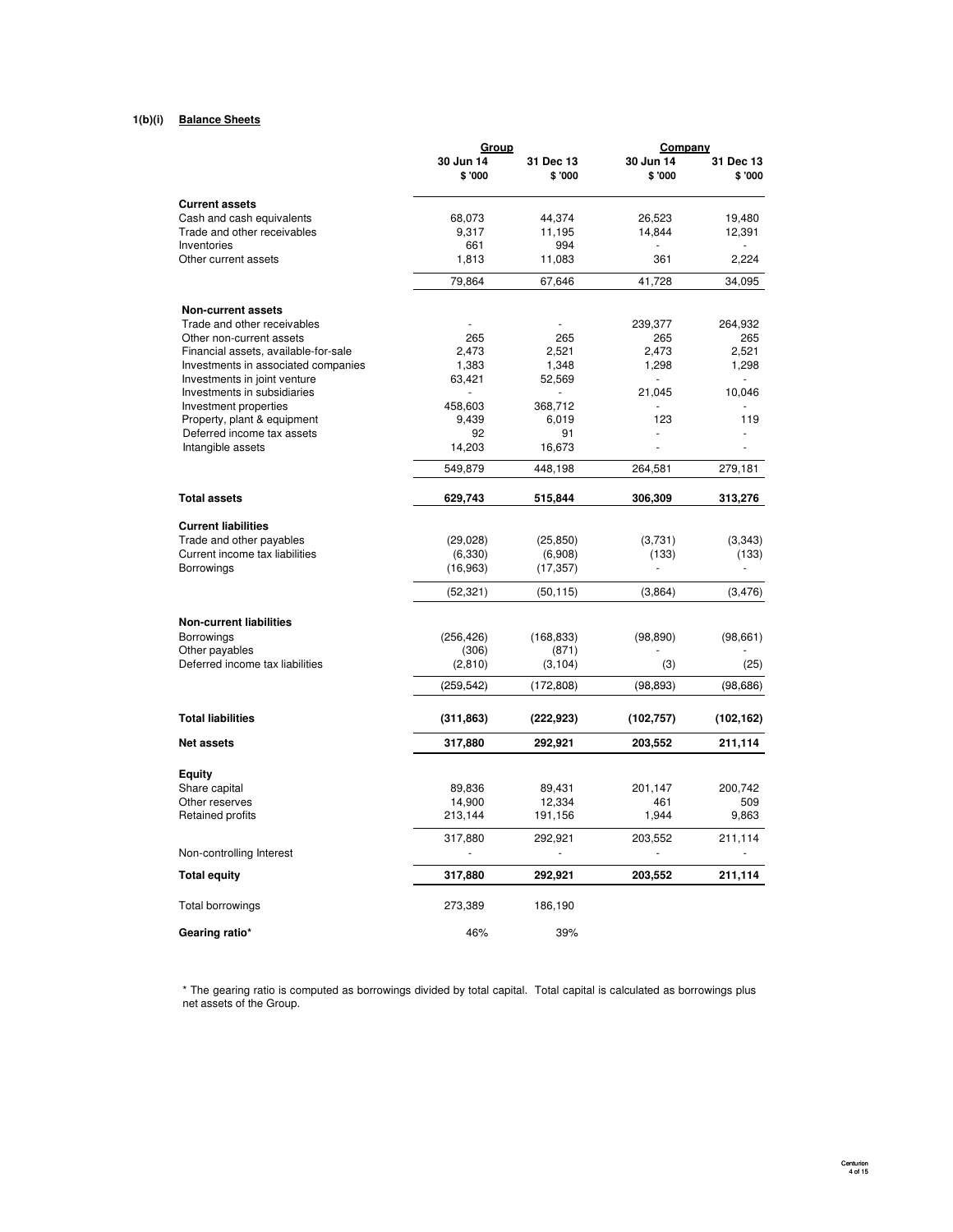# **1(b)(ii) Group's borrowings and debt securities**

**(a) Amount repayable in one year or less, or on demand**

|                  | As at                    | As at     |
|------------------|--------------------------|-----------|
|                  | 30 Jun 14                | 31 Dec 13 |
|                  | \$'000                   | \$'000    |
| Secured          | 16.963                   | 17,357    |
| <b>Unsecured</b> | $\overline{\phantom{0}}$ | -         |
| <b>Sub Total</b> | 16,963                   | 17,357    |

**(b) Amount repayable after one year**

|                   | As at<br>30 Jun 14 | As at<br>31 Dec 13 |
|-------------------|--------------------|--------------------|
|                   | \$'000             | \$'000             |
| <b>Secured</b>    | 157,536            | 70,172             |
| <b>Unsecured</b>  | 98,890             | 98,661             |
| <b>Sub Total</b>  | 256,426            | 168,833            |
| <b>Total Debt</b> | 273,389            | 186,190            |

# **(c) Details of any collateral**

The Group's secured borrowings includes bank borrowings and lease liabilities. The borrowings are secured by fixed charges over the investment properties and certain property, plant and equipment of the subsidiaries.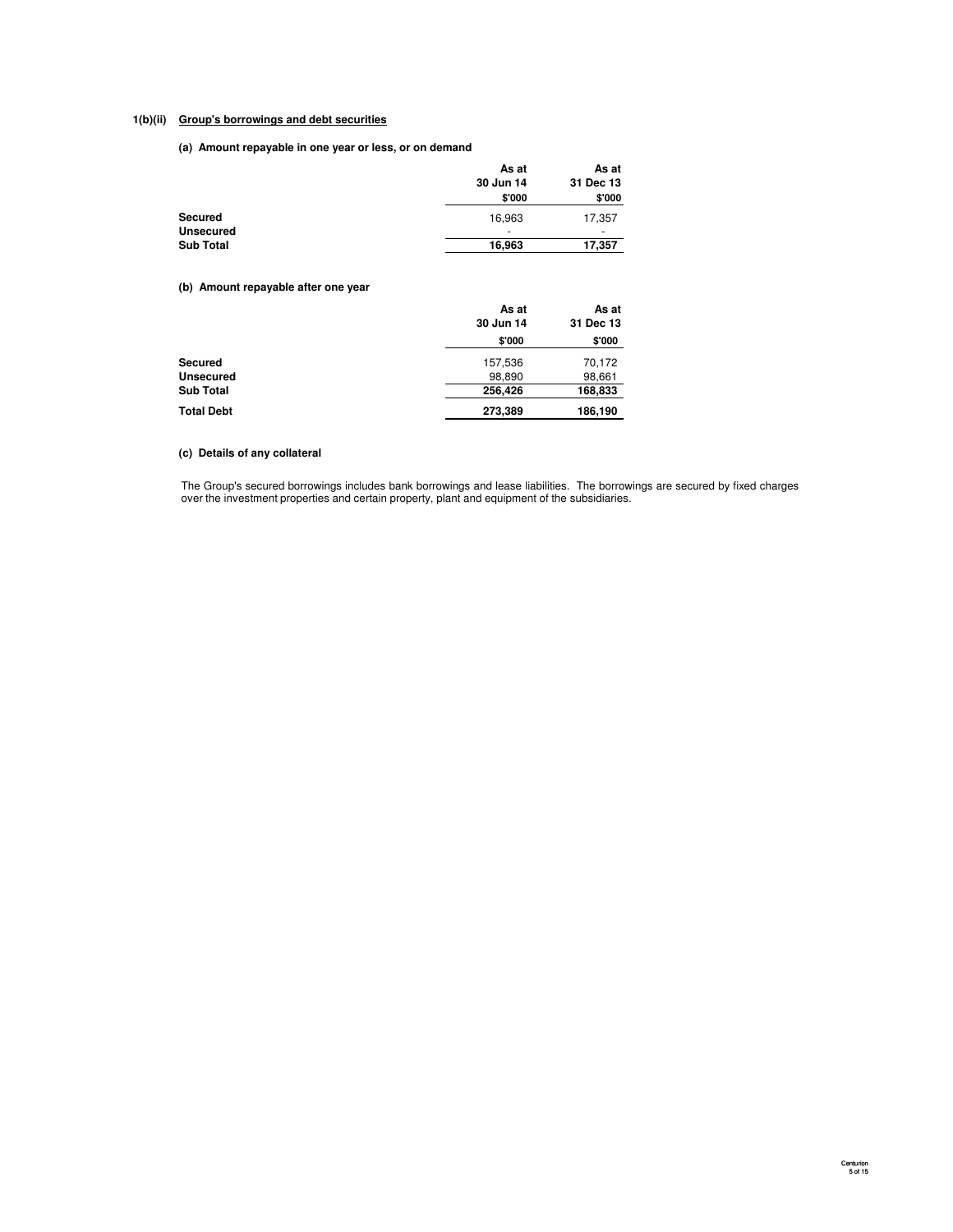### **1 (c) Consolidated Cash Flow Statement**

The below consolidated cash flow statement includes the impact on the cash flows of the Group attributed to the discontinued operations.

|                                                                               | <b>Second Quarter ended 30</b> |                  | <b>Half Year ended 30 June</b> |                  |  |
|-------------------------------------------------------------------------------|--------------------------------|------------------|--------------------------------|------------------|--|
|                                                                               | 2014                           | 2013             | 2014                           | 2013             |  |
|                                                                               | \$'000                         | \$'000           | \$ '000                        | \$'000           |  |
| Cash flows from operating activities                                          |                                |                  |                                |                  |  |
| Net profit                                                                    | 7,688                          | 55,999           | 30,313                         | 59,824           |  |
| Adjustment for:                                                               |                                |                  |                                |                  |  |
| Tax expense                                                                   | 1.446                          | 1,093            | 3,153                          | 2,131            |  |
| Depreciation and amortisation                                                 | 1,756                          | 2,060            | 3,487                          | 4,169            |  |
| Allowance for impairment of trade and other receivables                       | 52                             | 111              | 142                            | 132              |  |
| Net gain on sale of property, plant and equipment                             | (581)                          | (1)              | (587)<br>ä,                    | (7)              |  |
| Impairment of property, plant and equipment<br>Interest income                | (139)                          | 3,865<br>(102)   | (246)                          | 3,865<br>(204)   |  |
| Dividend income                                                               | (28)                           | (53)             | (55)                           | (111)            |  |
| Interest expense                                                              | 1,800                          | 430              | 3,226                          | 888              |  |
| Share of profits of associated companies and joint venture (net)              | (1,098)                        | (543)            | (19, 871)                      | (483)            |  |
| Goodwill written off                                                          |                                | 64               |                                | 64               |  |
| Fair value gain on investment properties                                      | ÷.                             | (36, 427)        | ÷.                             | (36, 427)        |  |
| Fair value gain on joint venture's investment properties                      |                                | (19, 457)        | ÷,                             | (19, 457)        |  |
| Currency translation differences                                              | 484                            | 762              | (578)                          | 569              |  |
| Reclassification from fair value reserve to profit for the period             |                                |                  | 153                            | ÷,               |  |
| Operating cash flow before working capital changes                            | 11,380                         | 7,801            | 19,137                         | 14,953           |  |
| Changes in operating assets and liabilities                                   |                                |                  |                                |                  |  |
| Inventories                                                                   | 503                            | 150              | 333                            | 187              |  |
| Trade and other receivables                                                   | (305)                          | (1,010)          | 4.316                          | 640              |  |
| Other current assets                                                          | 221                            | (28)             | 131                            | (351)            |  |
| Trade and other payables                                                      | (600)                          | (226)            | (971)                          | (2,905)          |  |
| Cash generated from operations                                                | 11,199                         | 6,687            | 22,946                         | 12,524           |  |
| Income tax paid - net                                                         | (2, 288)                       | (1,883)          | (3,963)                        | (1, 840)         |  |
| Net cash provided by operating activities                                     | 8,911                          | 4,804            | 18,983                         | 10,684           |  |
| Cash flows from investing activities                                          |                                |                  |                                |                  |  |
|                                                                               | 814                            | 52               | 820                            | 58               |  |
| Proceeds from sale of property, plant and equipment                           |                                |                  |                                |                  |  |
| Additions of investment property<br>Purchase of property, plant and equipment | (5,750)<br>(473)               | (4,388)<br>(347) | (89, 347)<br>(685)             | (7,596)<br>(484) |  |
| Acquisition of interest in subsidiaries, net of cash acquired                 |                                |                  | 370                            | (3,677)          |  |
| Interest received                                                             | 139                            | 102              | 246                            | 204              |  |
| Dividend received                                                             | 28                             | 53               | 55                             | 111              |  |
| Dividend received from joint venture                                          | 4,500                          | $\overline{a}$   | 9,000                          |                  |  |
| Deposits refunded for acquisition of investment property                      |                                |                  | 9,137                          |                  |  |
| Capital contribution from warrants exercised                                  | 405                            |                  | 405                            |                  |  |
| Net cash used in investing activities                                         | (337)                          | (4,528)          | (69, 999)                      | (11, 384)        |  |
| Cash flows from financing activities                                          |                                |                  |                                |                  |  |
| Proceeds from borrowings                                                      | 2.159                          | 1,870            | 92,845                         | 8,989            |  |
| Repayment of borrowings                                                       | (3,655)                        | (3,523)          | (6, 845)                       | (6,083)          |  |
| Interest paid                                                                 | (1,800)                        | (430)            | (3,226)                        | (888)            |  |
| Acquisition of additional interest in a subsidiary                            |                                |                  |                                | (2,375)          |  |
| Dividends paid to shareholders                                                | (8,325)                        | (3,024)          | (8,325)                        | (3,024)          |  |
| Net cash (used in)/provided by financing activities                           | (11, 621)                      | (5, 107)         | 74,449                         | (3,381)          |  |
| Net increase in cash and cash equivalents held                                | (3,047)                        | (4,831)          | 23,433                         | (4,081)          |  |
| Cash and cash equivalents at beginning of the period                          | 70,220                         | 37,329           | 43,558                         | 36,468           |  |
| Effects of exchange rate changes on cash and cash equivalents                 | 80                             |                  | 262                            | (664)            |  |
|                                                                               |                                | (775)            |                                |                  |  |
| Cash and cash equivalents at end of the year                                  | 67,253                         | 31,723           | 67,253                         | 31,723           |  |
| * The consolidated cash and cash equivalents comprise the following:          |                                |                  |                                |                  |  |
| Cash and bank balances                                                        | 68,073                         | 36,285           | 68,073                         | 36,285           |  |
| Bank overdraft                                                                |                                | (6)              |                                | (6)              |  |
| Short-term bank deposits charged as security to bank                          | (820)                          | (812)            | (820)                          | (812)            |  |
| Restricted short-term bank deposits                                           |                                | (3,744)          |                                | (3,744)          |  |
|                                                                               | 67,253                         | 31,723           | 67,253                         | 31,723           |  |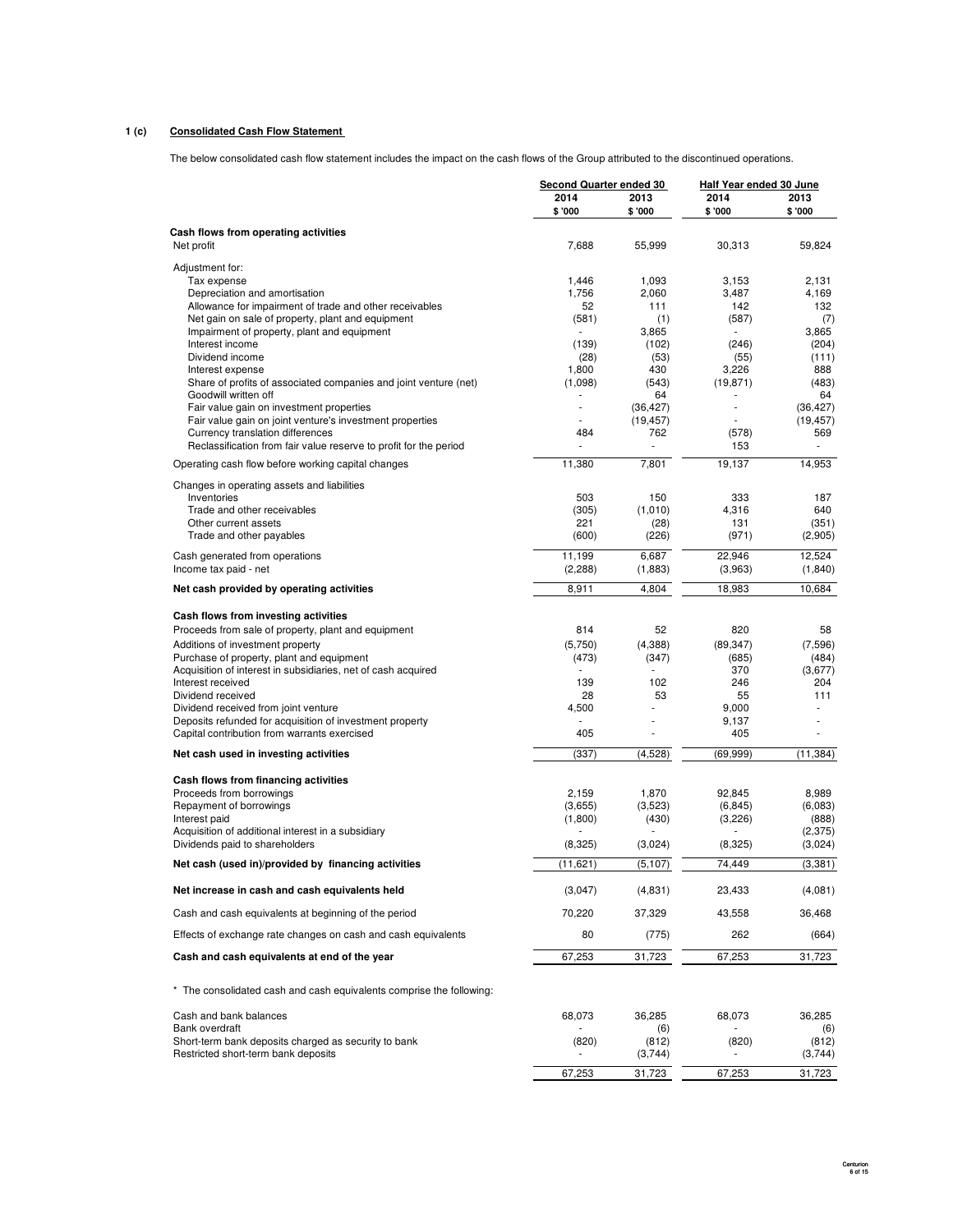### **1(d)(i) Statement of Changes in Equity**

As at 30 Jun 2014 vs 30 Jun 2013

| <b>GROUP</b><br>2014                                 | Share<br>Capital<br>\$'000 | Other<br><b>Reserves</b><br>\$'000 | Retained<br><b>Profits</b><br>\$'000 | Total<br>Equity<br>\$'000 | <b>Non-Controlling</b><br>Interest<br>\$'000 | Total<br>Equity<br>\$'000 |
|------------------------------------------------------|----------------------------|------------------------------------|--------------------------------------|---------------------------|----------------------------------------------|---------------------------|
| Balance as at 1 Jan 2014                             | 89,431                     | 12.334                             | 191,156                              | 292,921                   | ۰                                            | 292,921                   |
| Dividends relating to FY2013 paid                    | ۰                          | ۰                                  | (4,541)                              | (4,541)                   | ۰                                            | (4,541)                   |
| Dividends relating to FY2014 paid                    |                            | ۰                                  | (3,784)                              | (3,784)                   | $\overline{\phantom{a}}$                     | (3,784)                   |
| Issuance of shares pursuant to warrants<br>exercised | 405                        |                                    |                                      | 405                       |                                              | 405                       |
| Total comprehensive income for the period            |                            | 2.566                              | 30.313                               | 32.879                    | ٠                                            | 32,879                    |
| Balance as at 30 Jun 2014                            | 89.836                     | 14.900                             | 213.144                              | 317.880                   | $\blacksquare$                               | 317.880                   |

### **← Attributable to equity holders of the Company**

| <b>GROUP</b><br>2013                                                                               | Share<br>Capital<br>\$'000 | Other<br><b>Reserves</b><br>\$'000 | Retained<br><b>Profits</b><br>\$'000 | Total<br><b>Equity</b><br>\$'000 | <b>Non-Controlling</b><br><b>Interest</b><br>\$'000 | Total<br>Equity<br>\$'000 |
|----------------------------------------------------------------------------------------------------|----------------------------|------------------------------------|--------------------------------------|----------------------------------|-----------------------------------------------------|---------------------------|
| Balance as at 1 Jan 2013 as previously<br>reported                                                 | 89,431                     | 15,482                             | 1,308                                | 106,221                          | 3,702                                               | 109,923                   |
| Effects of the change in accounting policy                                                         |                            | 7                                  | 101.050                              | 101,057                          | 424                                                 | 101,481                   |
| As restated 1 Jan 2013                                                                             | 89.431                     | 15,489                             | 102,358                              | 207,278                          | 4,126                                               | 211,404                   |
| Dividends relating to FY2012 paid                                                                  |                            |                                    | (3,024)                              | (3,024)                          |                                                     | (3,024)                   |
| Adjustment on acquisition of additional<br>shares in a subsidiary from non-controlling<br>interest |                            |                                    | (343)                                | (343)                            | (4, 126)                                            | (4, 469)                  |
| Total comprehensive (expense)/ income<br>for the period                                            |                            | (1,329)                            | 59,824                               | 58,495                           |                                                     | 58,495                    |
| Balance as at 30 Jun 2013 (restated)                                                               | 89,431                     | 14,160                             | 158,815                              | 262,406                          |                                                     | 262,406                   |

| <b>COMPANY</b><br>2014                               | Share<br>Capital<br>\$'000 | Other<br><b>Reserves</b><br>\$'000 | <b>Retained</b><br><b>Profits</b><br>\$'000 | Total<br>\$'000 |
|------------------------------------------------------|----------------------------|------------------------------------|---------------------------------------------|-----------------|
| Balance as at 1 Jan 2014                             | 200.742                    | 509                                | 9.863                                       | 211,114         |
| Dividends relating to FY2013 paid                    |                            |                                    | (4,541)                                     | (4,541)         |
| Dividends relating to FY2014 paid                    |                            | ٠                                  | (3,784)                                     | (3,784)         |
| Issuance of shares pursuant to warrants<br>exercised | 405                        | ٠                                  |                                             | 405             |
| Total comprehensive expense for the<br>period        |                            | (48)                               | 406                                         | 358             |
| Balance as at 30 Jun 2014                            | 201,147                    | 461                                | 1.944                                       | 203,552         |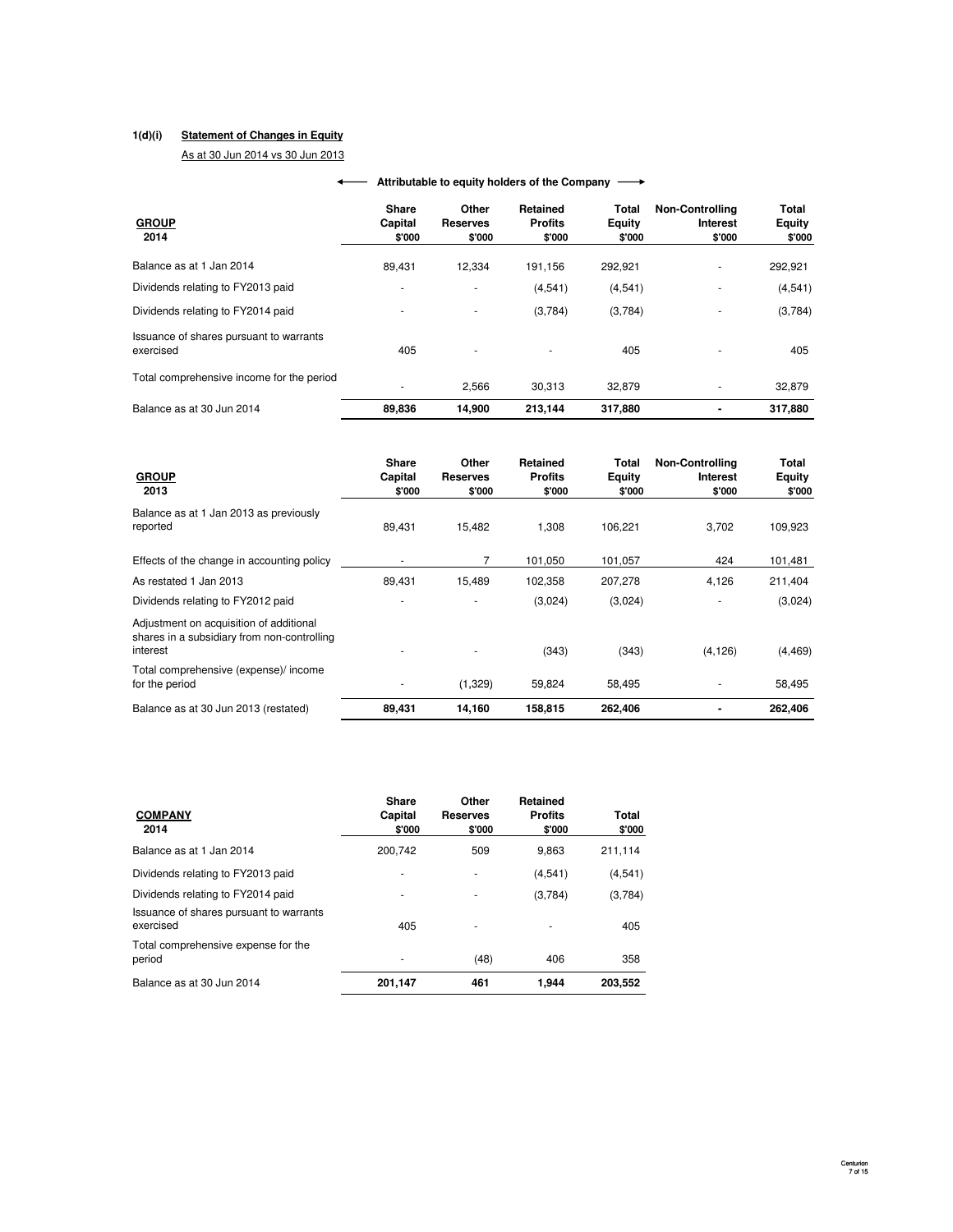| <b>COMPANY</b><br>2013                        | <b>Share</b><br>Capital<br>\$'000 | Other<br><b>Reserves</b><br>\$'000 | Retained<br><b>Profits</b><br>\$'000 | Total<br>\$'000 |
|-----------------------------------------------|-----------------------------------|------------------------------------|--------------------------------------|-----------------|
| Balance as at 1 Jan 2013                      | 200,742                           | 238                                | 5,100                                | 206,080         |
| Dividends relating to FY2012 paid             | ٠                                 | ٠                                  | (3,024)                              | (3,024)         |
| Total comprehensive expense for the<br>period | ۰                                 | (99)                               | (1,281)                              | (1,380)         |
| Balance as at 30 Jun 2013                     | 200,742                           | 139                                | 795                                  | 201,676         |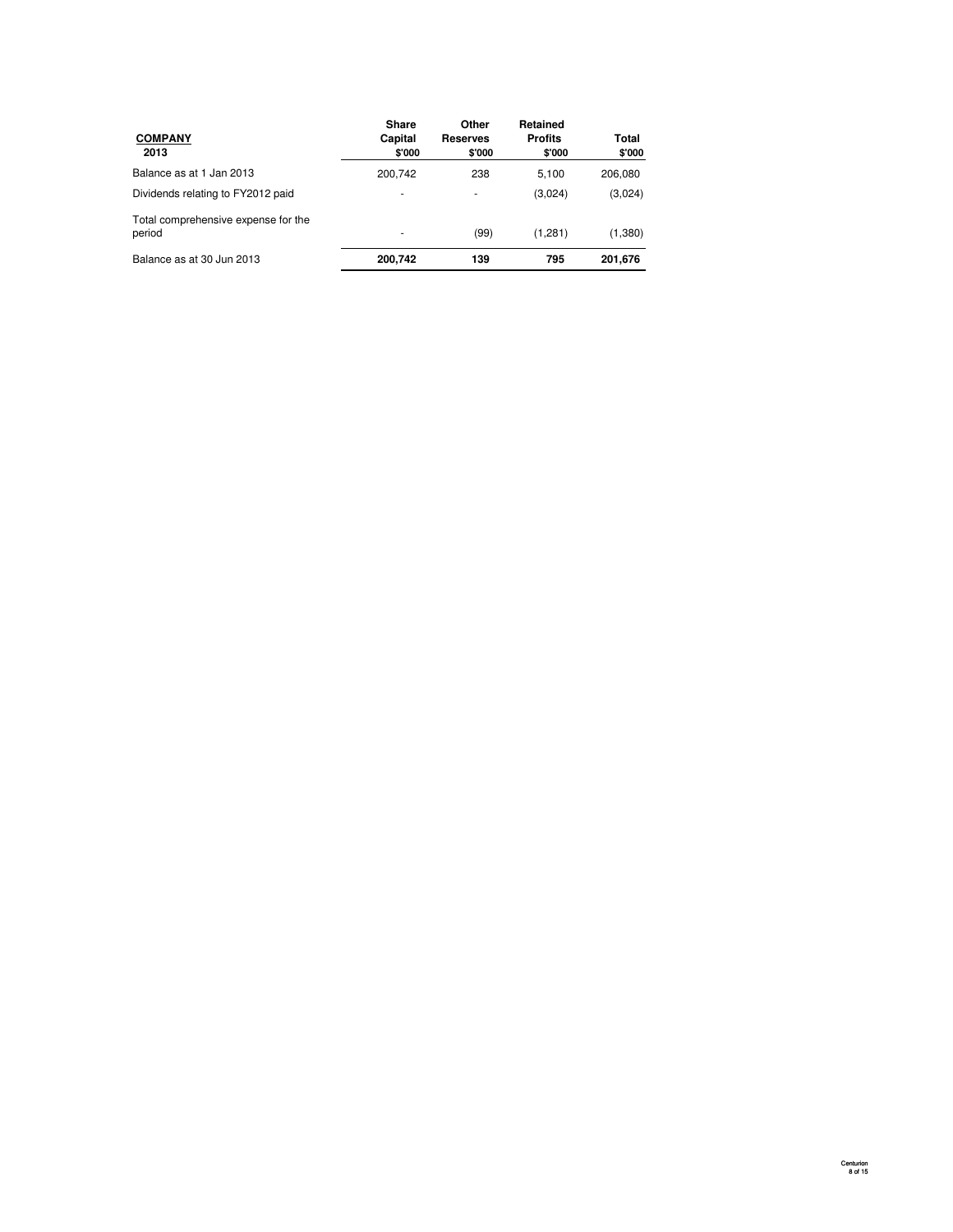**1(d)(ii) Details of any changes in the company's share capital arising from rights issue, bonus issue, share buy-backs, exercise of share options or warrants, conversion of other issues of equity securities, issue of shares for cash or as consideration for acquisition or for any other purpose since the end of the previous period reported on. State also the number of shares that may be issued on conversion of all the outstanding convertibles, as well as the number of shares held as treasury shares, if any, against the total number of issued shares excluding treasury shares of the issuer, as at the end of the current financial period reported on and as at the end of the corresponding period of the immediately preceding financial year.**

|                                                        |                         | Company                 |  |  |
|--------------------------------------------------------|-------------------------|-------------------------|--|--|
|                                                        | No. of shares<br>issued | Share capital<br>\$'000 |  |  |
| Issued and fully paid:                                 |                         |                         |  |  |
| As at 1 Jan 2014                                       | 756,060,841             | 200,742                 |  |  |
| Issue of new shares pursuant to the warrants exercised | 810,772                 | 405                     |  |  |
| As at 30 Jun 2014                                      | 756.871.613             | 201.147                 |  |  |

The Company does not have any outstanding convertibles and treasury shares as at 30 June 2014 and 30 June 2013.

**1(d)(iii) To show the total number of issued shares excluding treasury shares as at the end of the current financial period and as at the end of the immediately preceding year.**

|                                                         | Company     |             |  |
|---------------------------------------------------------|-------------|-------------|--|
|                                                         | 30 Jun 14   | 31 Dec 13   |  |
| Total number of issued shares excluding treasury shares | 756.871.613 | 756.060.841 |  |

#### **1(d)(iv) A statement showing all sales, transfers, disposal, cancellation and/or use of treasury shares as at the end of the current financial period reported on.**

Not applicable. There were no treasury shares during the current financial period reported on.

**2** Whether the figures have been audited, or reviewed and in accordance with which auditing standard or practice.

The figures have not been audited or reviewed by the Company's auditors.

**3 Where the figures have been audited or reviewed, the auditors' report (including any qualifications or emphasis of matter).**

Not applicable.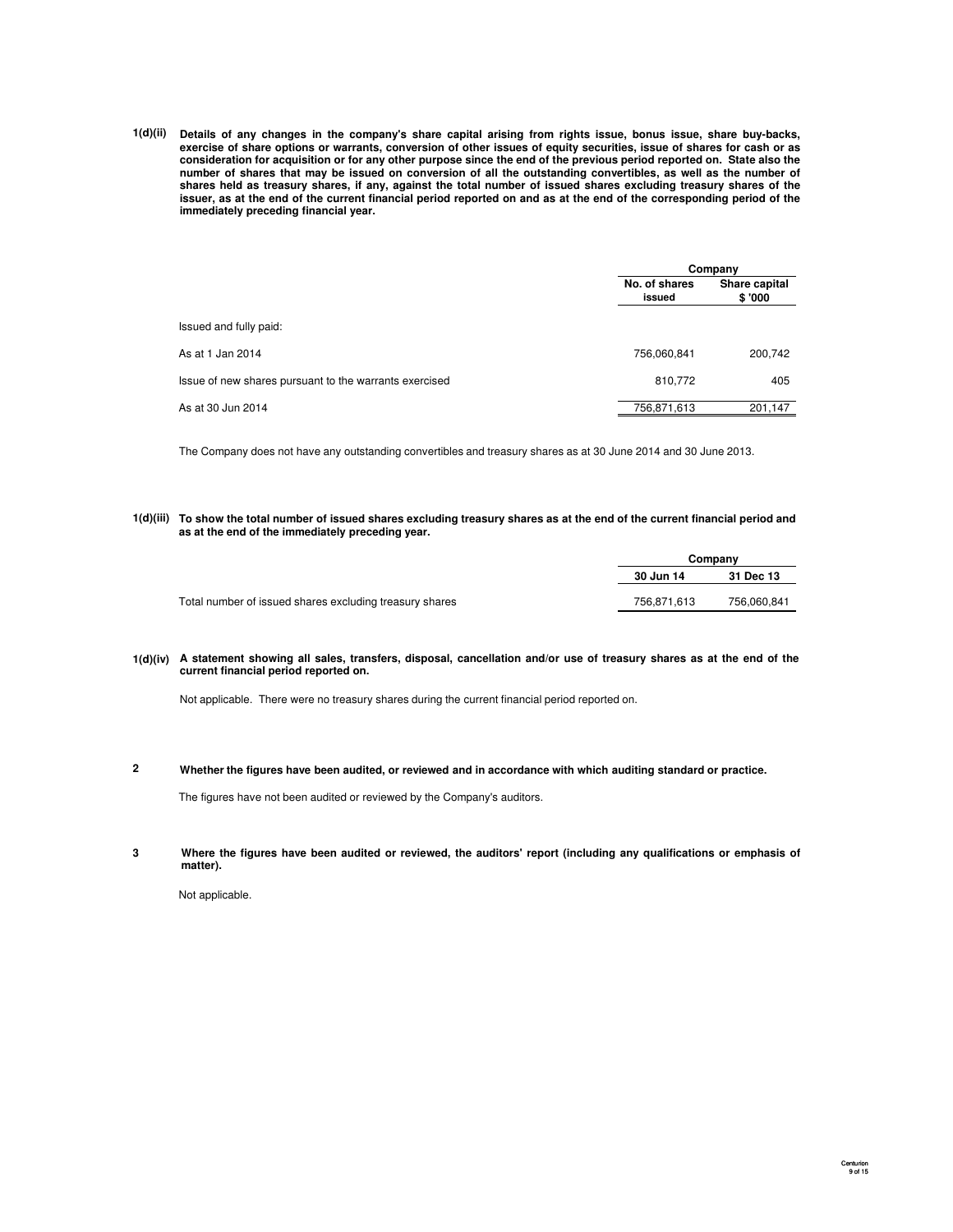#### **4** Whether the same accounting policies and methods of computation as in the issuer's most recently audited annual **financial statements have been applied.**

The financial information has been prepared in accordance with the same accounting policies and methods of computation adopted in the audited financial statements of the previous financial year, except where new or amended Financial Reporting Standards ("FRS") and Interpretations to FRS ("INT FRS") became effective from this financial year.

The adoption of these new or amended FRS and INT FRS did not result in substantial changes to the Group's and Company's accounting policies and had no material effect on the amounts reported for the current or prior financial years.

**5 If there are any changes in the accounting policies and methods of computation, including any required by an accounting standard, what has changed, as well as the reasons for, and the effect of, the change.**

There are no significant changes in the Group's accounting policies and methods of computation nor any significant impact on the financial statements.

#### **6 Earnings per ordinary share of the group for the current financial period reported on and the corresponding period of the immediately preceding financial year, after deducting any provision for preference dividends.**

|     |                                              |                              |           |                         | Group     |
|-----|----------------------------------------------|------------------------------|-----------|-------------------------|-----------|
|     |                                              | Second Quarter ended 30 June |           | Half Year ended 30 June |           |
|     |                                              | 2014                         | 2013      | 2014                    | 2013      |
| (a) | Based on weighted average number of ordinary |                              |           |                         |           |
|     | shares on issue                              | $1.02$ cent                  | 7.41 cent | $4.01$ cents            | 7.91 cent |
| (b) | On a fully diluted basis                     | 0.99 cent                    | 7.41 cent | 3.91 cents              | 7.91 cent |

#### Note:

The earnings per share is calculated based on weighted average number of ordinary shares in issue of 756,304,182 for Q2 2014 and 756,304,601 for FY2014 (Q2 2013 & FY2013 : 756,060,841) ordinary shares.

The weighted average number of shares used for the calculation of EPS based on fully diluted basis is 775,426,849 for Q2 2014 and 775,427,311 for FY2014 (Q2 2013 & FY2013 : 756,060,841).

**7**

#### Net asset value (for the issuer and group) per ordinary share based on the total number of issued shares excluding **treasury shares of the issuer at the end of the: (a) current period reported on; and**

**(b) immediately preceding financial year.**

|                                    | Group       |             | Company     |             |
|------------------------------------|-------------|-------------|-------------|-------------|
|                                    | 30 Jun 14   | 31 Dec 13   | 30 Jun 14   | 31 Dec 13   |
| Net asset value per ordinary share | 42.00 cents | 38.74 cents | 26.89 cents | 27.92 cents |

#### **Note**

The Group and Company net asset per ordinary share is calculated based on existing issued share capital of 756,871,613 (2013: 756,060,841) ordinary shares.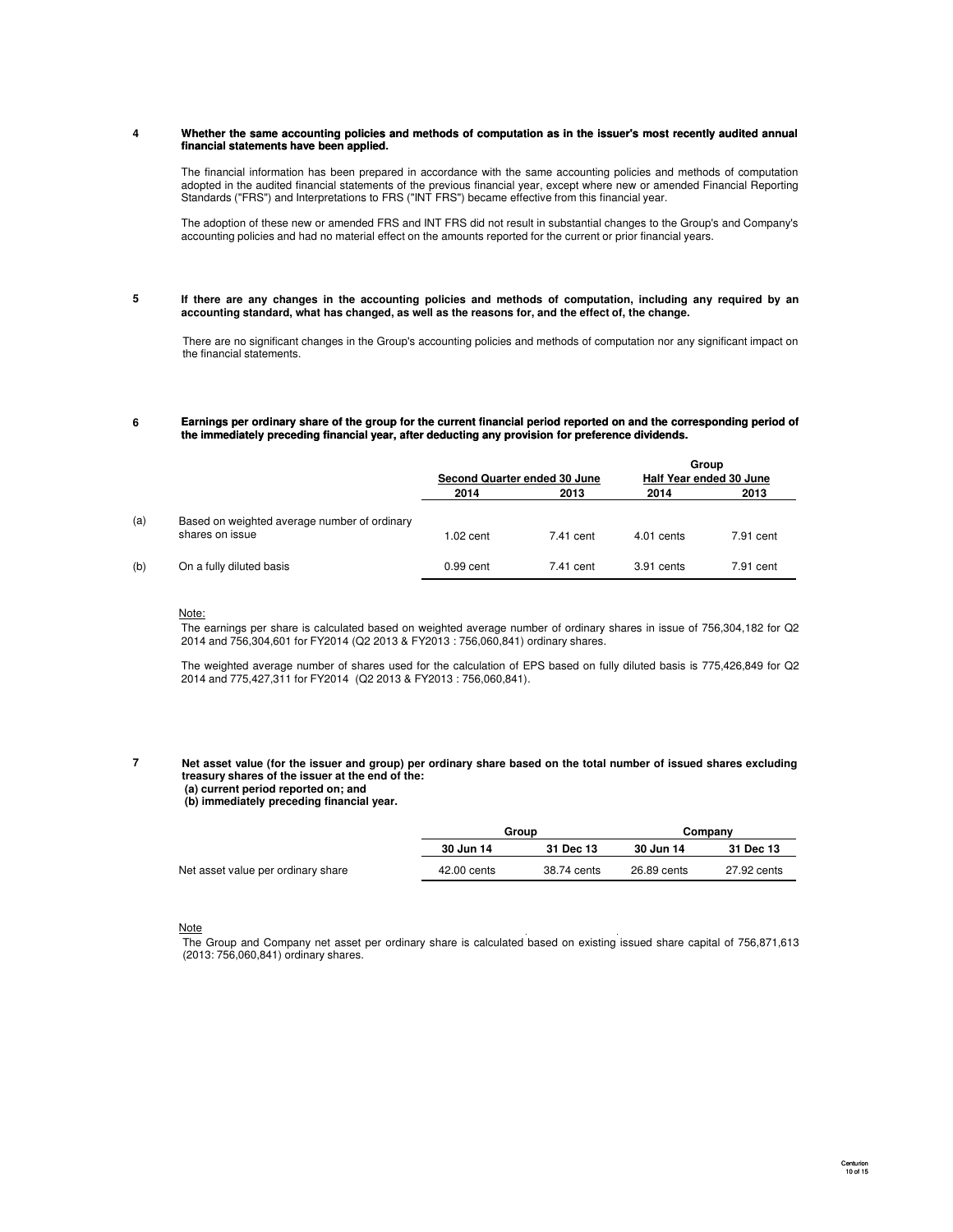#### **8 Group Performance Review**

**A review of the performance of the group, to the extent necessary for a reasonable understanding of the group's business. It must include a discussion of the following:**

**(a) any significant factors that affected the turnover, costs, and earnings of the group for the current financial period reported on, including (where applicable) seasonal or cyclical factors; and**

**(b) any material factors that affected the cash flow, working capital, assets or liabilities of the group during the current financial period reported on.**

#### **Second quarter review – Q2 FY2014 vs Q2 FY2013**

The Group recorded a total revenue of S\$20 million in 2Q 2014, an increase of 41% or S\$6 million from the previous corresponding period in 2Q 2013. Its accommodation business registered a healthy quarter-on-quarter revenue growth of 56% or S\$6.4 million from S\$11.4 million in 2Q 2013 to S\$17.8 million in 2Q 2014.

This positive growth in revenue from the accommodation business stemmed largely from the increase in bed capacity at Westlite Toh Guan dormitory since January 2014, as well as maiden revenue from the Group's student accommodation RMIT Village ("RMITV") located in Melbourne, Australia, acquired since February 2014. Other factors such as an increase in rental rates and continued improvements in the occupancy rates of the Group's dormitories located in Malaysia further contributed to the segment's revenue growth.

In 2Q 2014, the revenue gain from the accommodation business was offset by the drop in revenue of approximately S\$0.6 million from the optical disc business due to continued reduced market demand for physical optical disc storage media.

The Group's gross profit in 2Q 2014 increased by 66%, from S\$8 million to S\$13 million, while gross profit margin increased from 56% to 65% due to the higher revenue contribution from the accommodation business since gross profit margin for the accommodation business is higher compared to the optical disc business.

Administrative expenses increased by S\$0.9 million as a result of higher salary costs and professional fees associated with the expansion of the accommodation business.

Finance cost, which increased by S\$1.5 million, mainly arose from the interest expense incurred for the medium term notes issued in October 2013.

The share of operational gains from associated companies and joint ventures came to S\$1.1 million in 2Q 2014 compared to S\$0.5 million in the previous corresponding period in 2013. The Group's joint venture, Westlite Mandai dormitory now operates a total capacity of 6,290 beds, compared to only 4,750 beds when it first commenced its operations in April 2013.

An independent valuation exercise was conducted for the Group's investment properties as the Group changed its accounting policy for its investment properties from a cost to a fair value model with effect from 2Q 2013. As a result, a fair value gain on the Group's and joint venture's investment properties of S\$36.4 million and S\$19.5 million respectively were recognised in 2Q 2013. No valuation was conducted in 2Q 2014 as the Group intends to conduct a valuation exercise for its investment properties annually at the year end.

Along with the valuation of its investment properties, the Group had also made an assessment on its optical disc assets in view of the unfavorable business conditions. A one-off impairment charge of S\$3.4 million on plant and machinery was recorded as other losses in 2Q 2013.

The resulting net profit from the Group's continuing operations in 2Q 2014 was S\$7.5 million, S\$2.9 million higher compared to the S\$4.6 million recorded in 2Q 2013, excluding fair value gains and one-off impairment charge. This represents a considerable 62% increase year-on-year. The Group's accommodation business contributed \$7.6 million profit, while the optical disc business experienced a marginal loss of S\$0.1 million.

The Group's Australian optical business assets was sold in 2Q 2014 and the profit from the discontinued operation during the period was S\$0.1 million, largely due to a net gain on sale of the assets over cost in closing the operations. The loss of S\$1.1 million in 2Q 2013 included the one-off impairment charge of S\$0.5 million on Australian plant and equipment.

#### **Half year 2014 review – 1H FY2014 vs 1H FY2013**

The Group registered an increase of 35% in revenue from S\$27.7 million in 1H 2013 to S\$37.4 million in 1H 2014. The Group's accommodation business achieved a 46% growth or S\$10.5 million increase in revenue compared to the corresponding period last year due to the continued expansion of the Group's accommodation assets. The Group's optical disc business however, experienced a decrease of 15% or S\$0.8 million, due to continuing weak demand from its customers for physical optical disc media.

Gross profit for the Group in 1H 2014 improved by S\$8.8 million which is an increase of 58% compared to 1H 2013 on the back of higher revenue contribution from the accommodation business.

Administrative expenses rose by S\$2.7 million as a result of higher salary costs and professional fees associated with the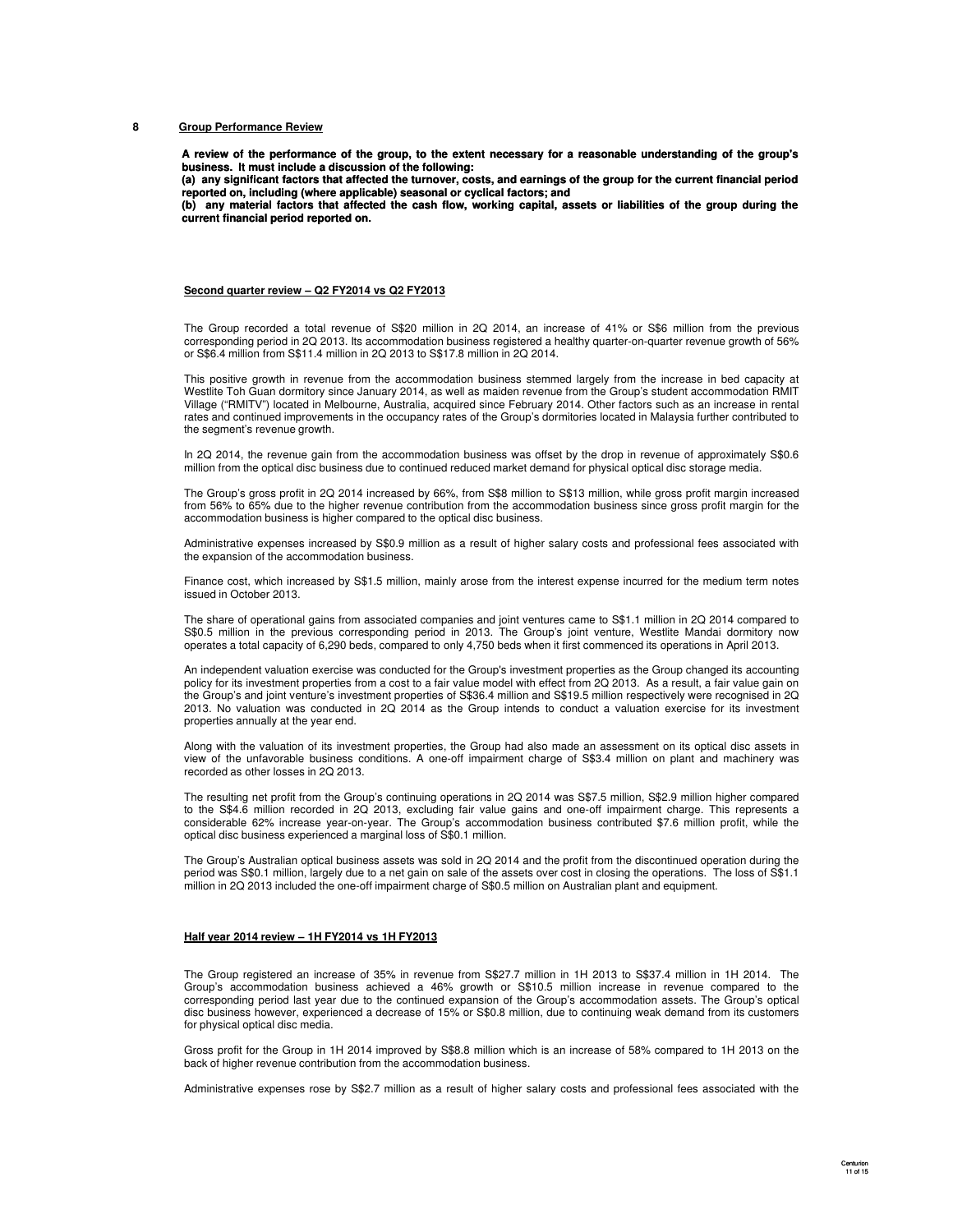#### expansion of the accommodation business.

Finance costs, which increased by S\$2.4 million, mainly as a result of the interest expense incurred for the medium term notes issued in October 2013.

Share of the results of associates and jointly controlled entities included the recognition of profits from the sales of industrial property development, M Space, which amounted to S\$17.3 million in 1H 2014. The results of 1H 2013 included the Group's share of the fair value gain on its joint venture's investment properties of S\$19.5 million.

Other losses of S\$3.4 million in 1H 2013 were related to the one-off impairment charge on the Group's optical disc plant and equipment.

The fair value gain on investment properties of S\$36.4 million in 1H 2013 comprises the change in fair value since the end of FY2012. Moving forward, the Group shall engage independent valuers to re-assess the fair value of the investment properties at the end of each financial year.

Overall, the Group posted a net profit of S\$30 million in 1H 2014 for its continuing operations; however, excluding the profits from the sales of M Space, its total net profit was S\$13.1 million. This is an improvement of 52% or S\$4.5 million compared to a net profit of S\$8.6 million in 1H 2013 after excluding the total fair value gains of S\$55.9 million and a one-off impairment charge of S\$3.4 million. The Group's accommodation business accounted for the entire S\$30 million of net profit in 1H 2014 as its optical disc business broke even for the period. The optical disc business contributed approximately S\$0.4 million towards the Group's cash flow in 1H 2014.

The Group experienced a slight loss for the discontinued Australian operations of S\$0.1 million in 1H 2014, as compared to S\$0.8 million loss period-on-period after excluding the S\$0.5 million impairment charge in 1H 2013.

#### **Review of Group Balance Sheet**

Other current assets decreased by S\$9.3 million mainly due to deposits that were refunded on acquisitions and project tenders.

The increase of S\$10.9 million in investments in joint ventures was mainly due to the Group's share of profits of the joint venture, offset by a S\$9 million dividend received from the joint venture.

Investment property increased by S\$89.9 million, mainly due to the acquisition of RMITV and the development of accommodation projects in Singapore and Malaysia.

The increase of S\$3.4 million in property, plant and equipment was mainly attributed to the acquisition of shares in a China associated company and additional assets acquired by the Group's accommodation business.

Borrowings increased S\$87.2 million largely due to bank loans obtained in 1H 2014 to finance the expansion of the Group's accommodation business. The Group's gearing ratio stood at a comfortable 46%.

#### **Review of Company Balance Sheet**

Cash and cash equivalents increased by S\$7 million mainly due to trade and other receivables settled during the period and deposit refunds, offset by the increased in investment in subsidiaries and dividends paid to shareholders.

Other current assets were reduced by S\$1.9 million due to deposit refunds from project tenders.

Investment in subsidiaries increased by S\$11.0 million as a result of the acquisition of RMITV.

#### **Review of Cash Flow Statement**

In 2Q 2014, the Group generated a positive net cash flow of S\$8.9 million from operating activities, which is an increase of 85% year-on-year.

Net cash of S\$0.3 million used in investing activities was mainly attributed to the development of new dormitories, offset by dividends received from the Group's joint venture as well as proceeds from the sale of property, plant and equipment.

Net cash of S\$11.6 million used in financing activities was mainly due to the S\$8.3 million dividends paid to shareholders as well as repayment of borrowings.

As a result of the above activities, the Group recorded a total net reduction in cash and cash equivalents of S\$3 million.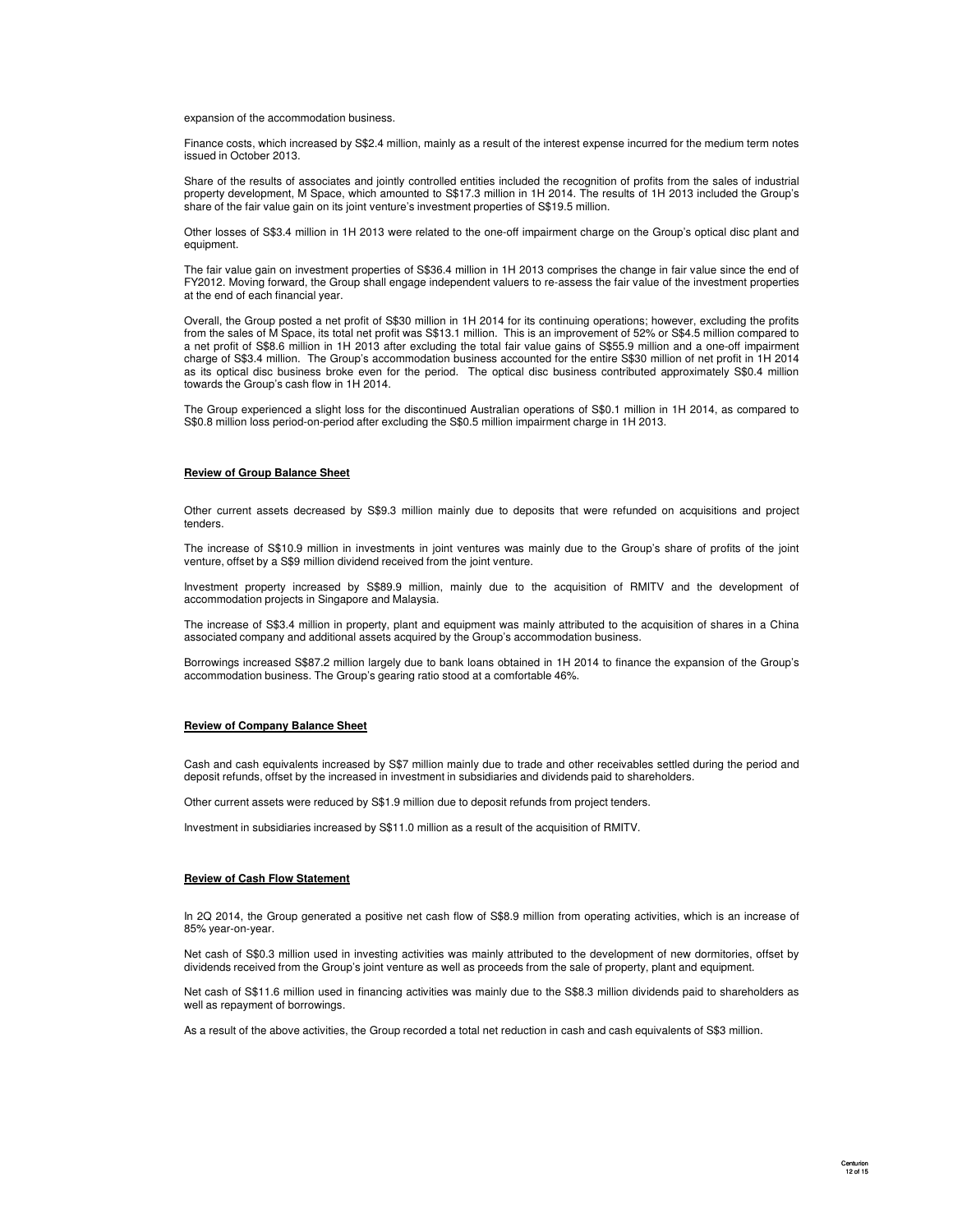**9 Where a forecast, or a prospect statement has been previously disclosed to shareholders, any variance between it and the actual results.**

Not applicable

**10 A commentary at the date of the announcement of the significant trends and competitive conditions of the industry in which the group operates and any known factors or events that may affect the group in the next reporting period and the next 12 months.**

#### **Accommodation Business**

Supported by healthy demand and a more diversified portfolio of purpose built workers and students accommodation across the region, the outlook for the Group's Accommodation Business remains favourable.

#### Workers Accommodation

In Singapore, the Group presently has 23,500 beds across 3 workers accommodation assets. A fourth project, Westlite Woodlands, is under construction with 4,100 beds and is expected to complete and be operational in 3Q 2015. On a portfolio basis, the assets are achieving high occupancy rates.

The local workers' accommodation landscape is changing. Over the past one and a half years, government agencies have released parcels of land for a total of approximately 100,000 beds, most of which have short-term land lease of between 6 to 9 years. The smaller portion of these beds are under long-term land lease, including Westlite Woodlands which has a land tenure of 30 years. These new dormitories will be completed progressively from 2H 2014 to 2016; some of which are expected to replace certain purpose-built dormitories whose land leases are due to expire.

In addition, the Government has introduced measures to manage the foreign workers' population, in particular, the construction industry. Both these developments may have an effect on the overall demand for beds, occupancy as well as rental rates.

The Group will continually review measures to keep abreast of industry developments as well as government policy changes, and make the necessary adjustments to remain competitive. The Group's assets are well-located throughout Singapore, and 2 of the assets cater to different and multiple industries, thus allowing the Group to adapt to changing demands in the foreign worker industry. As such, the Group's overall occupancy at the portfolio level is expected to remain healthy.

In Malaysia, the Group presently has 14,500 beds across 5 workers accommodation assets in Johor. Two more projects with a total of 10,800 beds are under construction and expected to complete and be operational in 1Q 2015 and 4Q 2015 respectively. On a portfolio basis, the assets have achieved good occupancy. This was a result of strong proactive marketing to existing and potential clients, as well as achieving high quality standards benchmarked against international requirements. Besides meeting the needs of its residents, the Group also provides management services to complement its total service. All these efforts have earned good reception from the clients, and the Group is optimistic of steady growth in the occupancy and<br>rental rates of its Malaysian assets.

Notwithstanding the changing landscape in Singapore, the Group will continually explore selected acquisition opportunities here as well as build on its presence in Malaysia. It will also draw on its strengths to leverage on its expertise across other countries as and when opportunities arise.

#### Student Accommodation

In Australia, RMIT Village continued to operate at almost 100%. Supported by strong student demand, the asset is expected to continue to maintain its occupancy rate and contribute to the profitability of the Group. Studies are ongoing to carry out refurbishment works as well as enhancement works to further realise the potential of the property.

In July 2014, the Group announced the proposed acquisition of a portfolio of 4 student accommodation assets comprising 1,906 beds in the United Kingdom. The portfolio comprises 3 in Manchester and 1 in Liverpool. Completion of the acquisition is expected to be in September 2014. Given the strong demand and limited supply of student accommodation in both cities, the assets are expected to be almost fully occupied at market rents, thereby immediately contributing to the Group's revenue and profitability in 2014.

The Group will explore further opportunities for this new area of growth.

#### **Optical Disc Business**

The operating environment for the Group's Optical Disc business remains difficult as the market demand for physical optical storage media is weak. Faced with falling demand, the Group will continue to focus on controlling cost and carry out the necessary restructuring to ensure that the business continues to generate positive cash flow.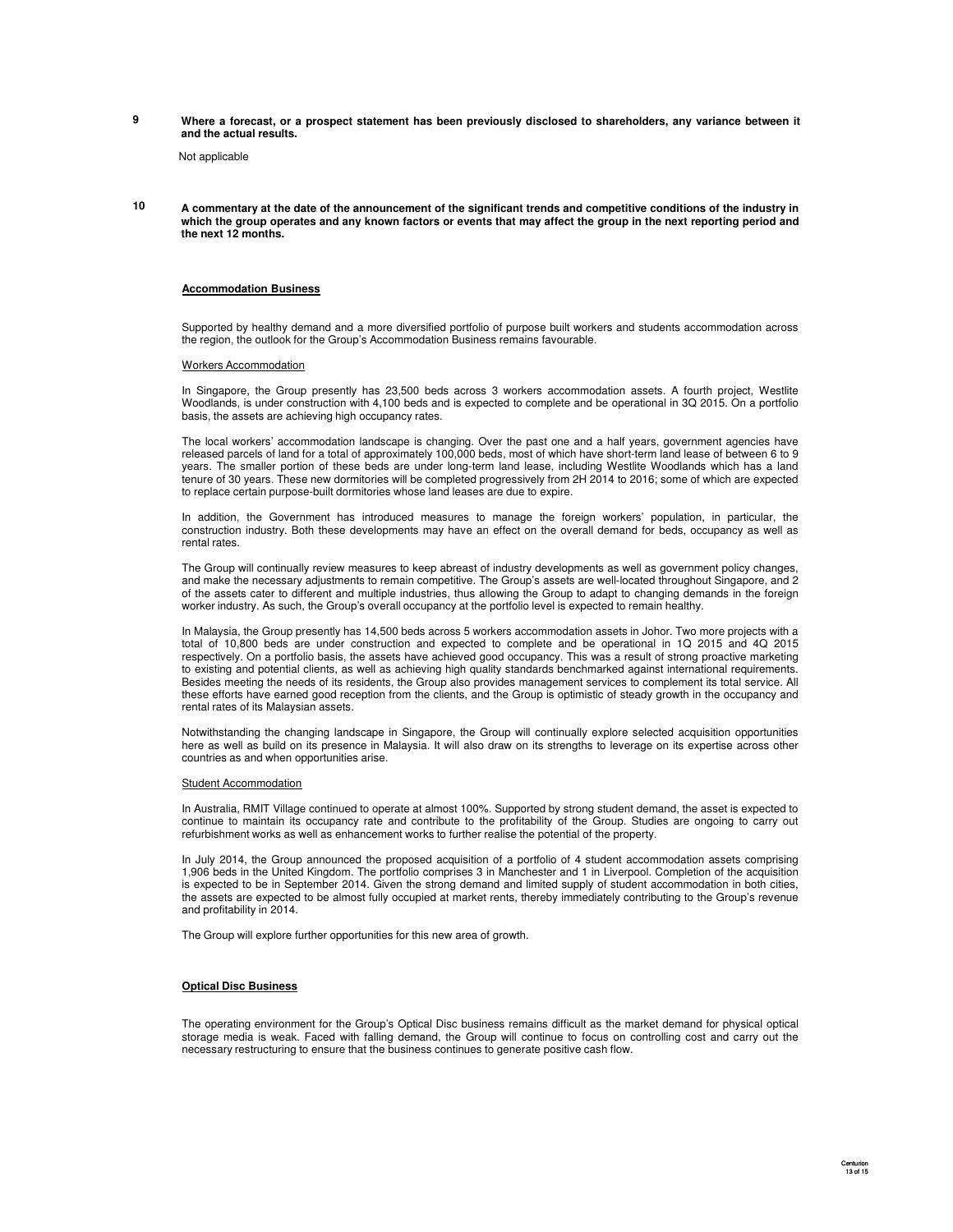#### **11 Dividend**

### **(a) Current Financial Period Reported On**

Any dividend declared for the current financial period reported on ?

None

### **(b) Corresponding Period of the Immediately Preceding Financial Year**

Any dividend declared for the corresponding period of the immediately preceding financial year ? None

### **(c) Date Payable**

Not applicable

#### **(d) Books Closure Date**

Not applicable

#### **12 If no dividend has been declared / recommended, a statement to that effect.**

No dividend has been declared for the 2Q 2014

#### **PART II - ADDITIONAL INFORMATION REQUIRED FOR FULL YEAR ANNOUNCEMENT**

**13 Segmented revenue and results for business or geographical segments (of the group) in the form presented in the issuer's most recently audited annual financial statements, with comparative information for the immediately preceding year.**

Not applicable for quarter announcement.

**14 preceding In the review of performance, the factors leading to any material changes in contributions to turnover and earnings by the business or geographical segments.**

As explained in note 8.

### **15 Sales and Profit Breakdown**

Not applicable for quarter announcement.

#### **16 A breakdown of the total annual dividend (in dollar value) for the issuer's latest full year and its previous full year**

Not applicable for quarter announcement.

#### **17 Interested Person Transactions ("IPTs")**

The Company does not have a shareholders' mandate for interested person transactions.